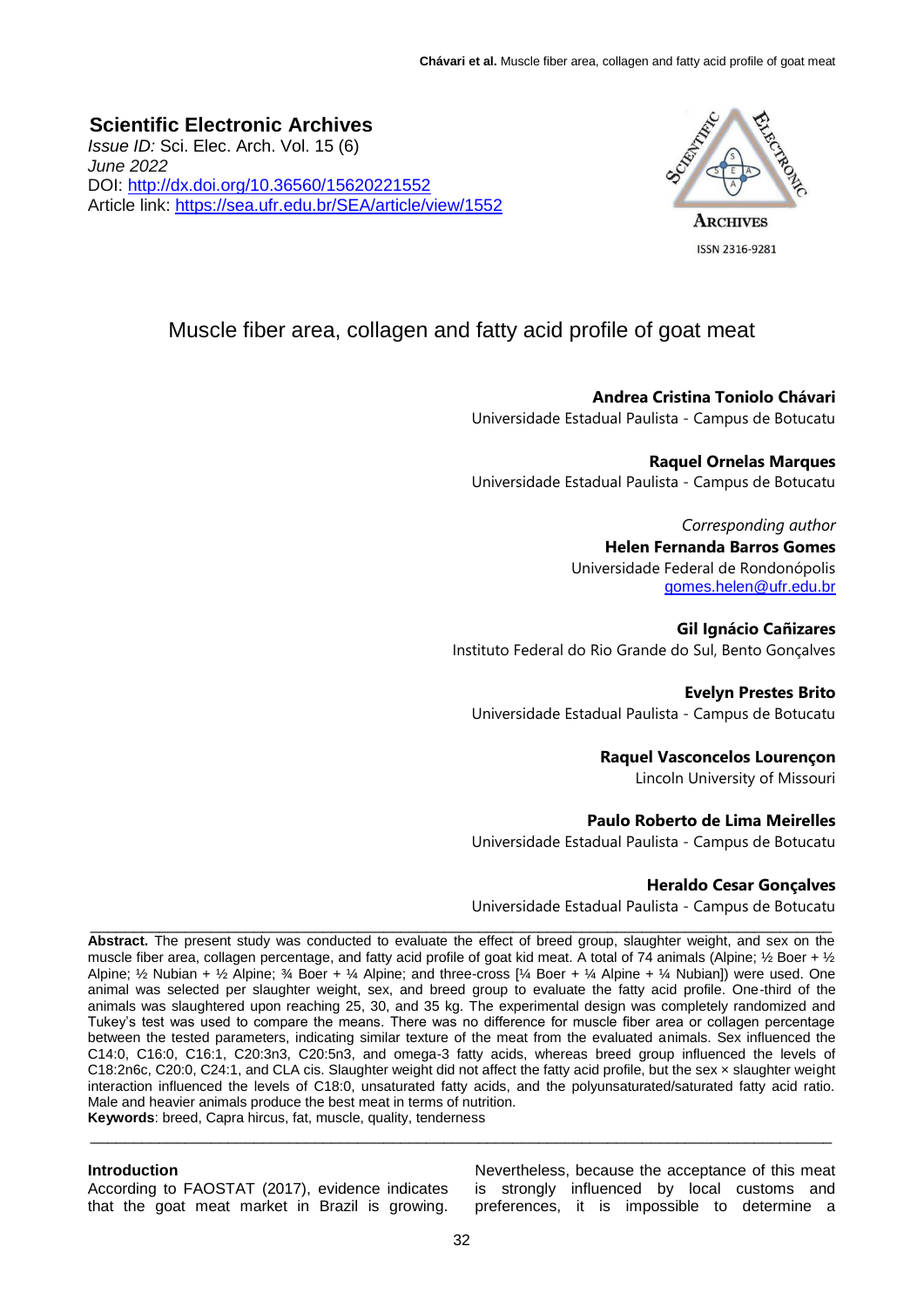universal standard for goat meat quality (Argüello et al., 2005). The texture of meat is known to be important for its acceptance by consumers, and this qualitative aspect is influenced by a set of characteristics related to muscle fibers, connective tissue, and fat composition.

Muscle fibers are surrounded by an extracellular matrix in which collagen participates. Despite being present in low quantities, this protein influences meat tenderness (Bailey, 1985). As the animal develops, its muscle fibers enter the phase of hypertrophy and their area increases with slaughter weight. This increase in area may be related to the increase in hardness of meat (Crouse et al., 1991), since, as the animal grows (age/weight), the number of cross-links also changes, making its meat more resistant to cutting and chewing (Arima, 2006). According to Flores & Bermell (1988), male animals tend to have a higher collagen content than females. In addition to a pleasant texture, consumers are seeking foods that are beneficial to health. This has increased the demand for low-fat meats, as meat is one of the main sources of dietary lipids and is related to cardiovascular diseases due to its considerable levels of saturated fatty acids.

However, lipids are essential, as they participate in several biological functions of the body (Mancini-Filho, 1996). Therefore, the supply of lipids through the diet should not be fully suppressed, but rather controlled, and it is fundamental to know the fatty acid profile of meat to understand the properties of this food for the consumer (Santos Filho et al., 2001).

Given this scenario, the present study was conducted to examine the effect of breed group, slaughter weight, and sex on muscle fiber area, collagen content, and fatty acid profile of goat meat, in view of the demands of the consumer market for soft, quality meat.

## **Materials and Methods**

*Experiment site*

The experiment was carried out in Botucatu-SP, Brazil; at the geographic coordinates of 22O53`08`` S and 48O26`42`` W, 837 m asl, after approval by the local ethics committee (approval no. 139/2009 - CEUA).

A total of 74 goat kids from five breed groups were used, namely: Alpine;  $\frac{1}{2}$  Boer +  $\frac{1}{2}$ Alpine;  $\frac{1}{2}$  Anglo Nubian +  $\frac{1}{2}$  Alpine;  $\frac{3}{4}$  Boer +  $\frac{1}{4}$ Alpine; and the three-cross  $\frac{1}{4}$  Boer +  $\frac{1}{4}$  Alpine +  $\frac{1}{2}$ Anglo Nubian. The animals reached the preestablished slaughter weights of 25, 30, and 35 kg at the average ages of 145, 168, and 193 days, respectively.

After birth, the kids received necessary care and colostrum, which was offered individually twice daily, for three days. After colostrum supply, goat milk feeding became collective and was provided artificially twice daily until the 10th day. From the 11th day, milk was provided only once daily, in the morning. The amount of milk supplied daily per kid did not exceed 1.5 L, and weaning occurred at 60

days of age. From the second week onward, the goats had a mash concentrate available ad libitum.

The animals began the experiment at an average age of 28 days, when they were housed in 10 collective pens according to breed group and sex. Then, they started to receive an experimental diet containing 70% concentrate and 30% bermudagrass hay. The concentrate, which was formulated according to the NRC (1981) requirements to provide a daily gain of 150 g, was composed of 49% maize, 38% soybean meal, 10% cottonseed meal, 2% limestone, and 1% mineral mixture. This diet would ensure the following levels of chemical components: 90.64% dry matter, 21.35% crude protein, 2.34% ether extract, 5.41% ash, 56.03% nitrogen-free extract, 70.71% total digestible nutrients, 45.85% neutral detergent fiber, and 21.97% acid detergent fiber.

The kids were weighed weekly, in the morning, before the milk feeding. One-third of the animals in each group were slaughtered on the week they reached the average weights of 25, 30, and 35 kg, to evaluate meat traits.

Upon reaching the pre-established slaughter weight, the animals were deprived of solid feed for 24 h and then weighed to determine slaughter weight. Next, they were slaughtered in a commercial abattoir, following the normal flow of the establishment. After evisceration, the carcasses were refrigerated at 4 °C for 24 h and, subsequently, samples of the semitendinosus muscle were collected, frozen "in loco" in n-Hexane, cooled in liquid nitrogen at -196 °C, and stored in a freezer at -80 °C for later determination of muscle fiber area and collagen percentage. To evaluate the fatty acid profile, 30 animals were selected and the longissimus lumborum muscle was removed from the respective carcasses, wrapped in aluminum foil, and frozen.

### *Determination of muscle fiber area and collagen content*

To determine the muscle fiber area, slides were prepared with 10-µm histological sections obtained in a cryostat microtome at -20 °C, which were subjected to Hematoxylin-Eosin staining, as described by Lillie (1954). The cross-sectional area of approximately 200 fibers of each animal was then measured using an Image Analysis System (Leika Qwin).

In the same frozen sections of muscle, cytochemical staining was performed to study the collagen fibers, using the Picrosirius-Hematoxylin and reticulin techniques. The amount of collagen was measured in 10 randomly chosen fields of the slide, each with an area of 68,233.16  $\mu$ m<sup>2</sup>, and the result was expressed as a percentage of area.

Samples of the longissimus lumborum muscle were thawed and the subcutaneous fat and connective tissue were removed. Then, the samples were homogenized in a processor/crusher until a homogeneous mass was obtained, before lipid profile analysis.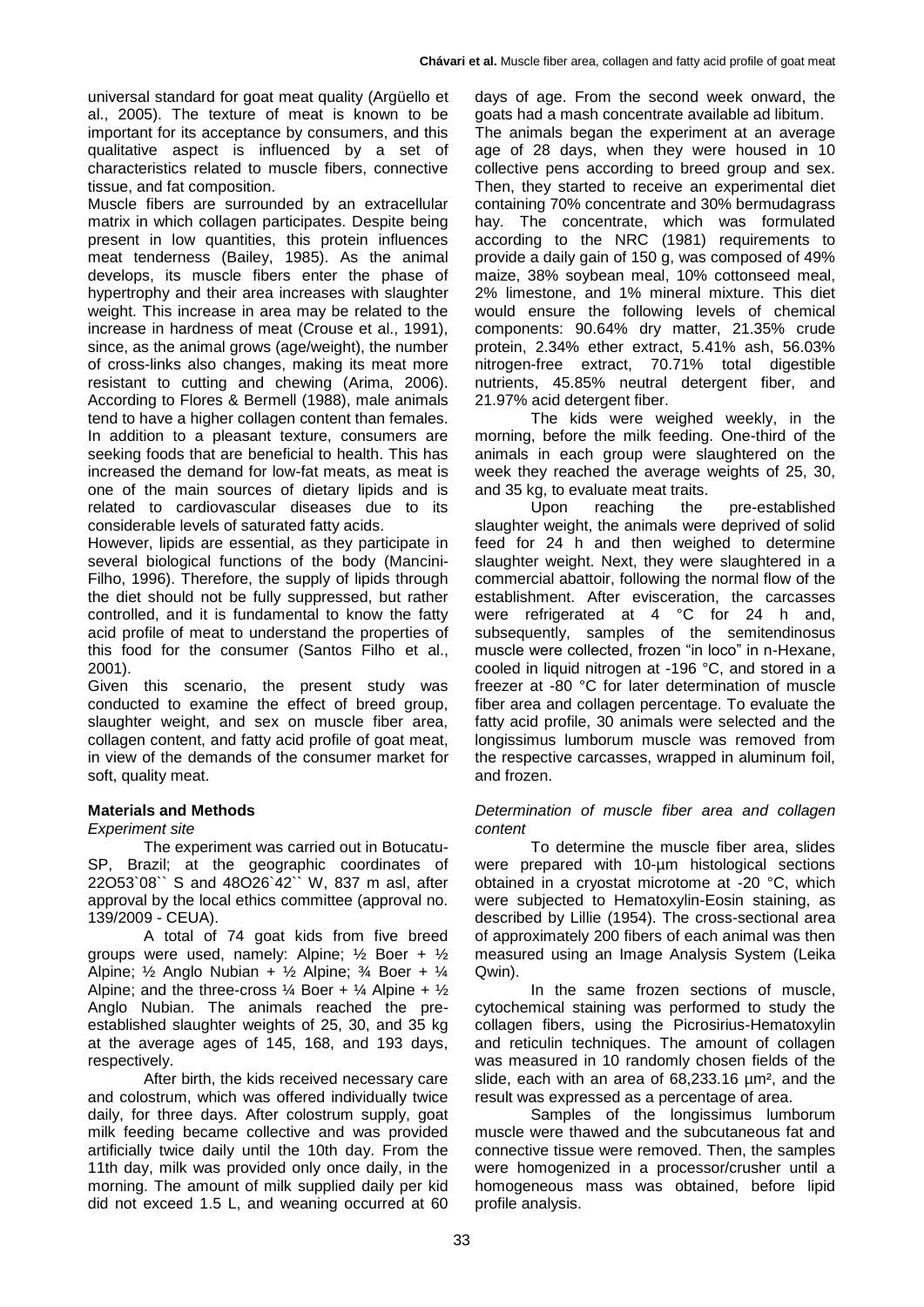The lipids were extracted with chloroform/methanol (2:1), following the methodology of Folch et al. (1957). Fatty acid methyl esters were analyzed in a gas chromatograph (Shimadzu, model GC - 17A) equipped with a flame ionization detector, a split/splitless injector, and fused silica capillary column containing polyethylene glycol as stationary phase (DB- Wax, 60 m  $\times$  0.25 mm, J&W Scientific), under the following chromatographic conditions: injector temperature of 230 °C. The initial column temperature was set at 80 °C for 2 min at a rate of 3 °C per minute, which was then raised to 180 °C at a rate of 30 °C/min, held for 30 min, raised to 200 °C at a rate of 3 °C/min, and held for 108 min. The detector temperature was 240 °C; helium was used as the carrier gas, with a total flow of 8.0 mL/min; and the sample split ratio was 1:50. To identify the fatty acids, retention times were compared with those of methyl ester standards (Sigma-Aldrich), whereas quantification was achieved by area normalization, with results expressed as a percentage of each acid area over the total fatty acid area (%), following the methodology of Hartman & Lago (1973).

#### *Statistical analysis*

The traits of muscle fiber area and collagen percentage were analyzed considering the five breed groups, three slaughter weights, two sexes, and their interactions, in a completely randomized design (Model I). Tukey's test (P<0.05) was applied for mean comparison.

For the fatty acid profile, the five breed groups, three slaughter weights, two sexes, and the slaughter weight  $\times$  sex interaction were considered, in a completely randomized design (Model II). Means were compared using Tukey's test (P<0.05). Because the data did not show normal distribution, they were transformed (by adding 1 and extracting the square root).

#### MODEL I:

 $YijkI = \mu + SWi + BGj + Sk + SW * BGij + SW * Sik +$ BG \* Sjk + SW \* BG \* Sijk + eijkl

#### MODEL II:

#### $Yijkl = u + SWi + BGj + Sk + SW*Sik = eijkl,$

in which Yijkl = trait observed in animal I, of sex  $k$ , of breed group j, and evaluated/slaughtered at weight i;  $\square$ = constant inherent to the data;  $SWi =$  effect of slaughter weight/evaluation i ( $i = 1: 25, 2: 30$ , and 3: 35 kg); BG $j =$ effect of breed group  $j$  (  $j = 1$ : Alpine; 2:  $\frac{1}{2}$  Boer  $\times$  Alpine; 3: ½ Anglo Nubian × Alpine; 4: ¾ Boer × ¼ Alpine; and 5: three-cross [¼ Alpine  $\times$  ¼ Anglo Nubian  $\times$  ½ Boer]); Sk = effect of sex k ( $k = 1$ : male; 2: female); SW\*BGij = interaction effect between slaughter weight/evaluation i and breed group j; SW\*Sik= interaction effect between slaughter weight/evaluation i and sex  $k$ ; BG\*Sj $k =$ interaction effect between breed group j and sex k; SW\*BG\*Sijk = interaction effect between slaughter weight i, breed group j, and sex  $k$ ; and eijkl = error associated with observation Yijkl  $\sim$  NID (0; ).

The correlation coefficient (r) between muscle fiber area and collagen area percentage was calculated using the formula below:

$$
\rho_{XY} = \frac{\sigma_{XY}}{\sqrt{\sigma_X^2 \sigma_Y^2}}
$$

,

in which  $=$  correlation coefficient between the traits of  $X$ and Y; = sum of the product of X and Y; = square sum of  $X$ ; and = square sum of  $Y$ .

The correlation coefficient was tested using the t-test at the 5% probability level:

$$
t = \frac{\rho}{\sqrt{1 - \rho^2}} \sqrt{n} ,
$$

in which  $n =$  number of degrees of freedom of the residual.

Statistical analyses were performed in SAEG software version 8.0 (UFV, 2000) was used.

#### **Results and discussion**

The traits of muscle fiber area and collagen percentage measured in the semitendinosus muscle did not differ between the breed groups, slaughter weights, sexes, or in response to their interactions. Muscle fiber area and the percentage of collagen area showed overall means of 2,488 µm² and 6.60%, respectively (Table 1).

The percentage of collagen in goat meat did not differ between genders and slaughter weights (Table 2). The correlation value between muscle fiber area and collagen percentage was -31.21. Although significant (P<0.01), it is considered low, indicating that both traits are independent.

Thirty-seven fatty acids were identified in the general fatty acid profile of the longissimus lumborum muscle from the male and female goats of the different breed groups and slaughter weights used in this study (Table 3). The most abundant fatty acids in the goat meat were oleic acid (C18:1n9c; 55.15%), palmitic acid (C16:0; 20.45%), and stearic acid (C18:0; 5.5%).

The proportions of lauric (C14:0), palmitic (C16:0), palmitoleic (C16:1), and eicosapentaenoic (C20:5n3) acids differed between the sexes (Table 4). Linoleic (C18:2n6c), arachidic (C20:0), and nervonic (C24:1) acids showed differences between the breed groups (Table 5). There was a significant sex x slaughter weight interaction effect for stearic acid (C18:0) (Table 6).

Males showed higher levels of palmitoleic (C16:1), eicosatrienoic (C20:3n3), eicosapentaenoic (C20:5n3), and ω3 acids and lower levels of myristic (C14:0) and palmitic (C16:0) acids than females.

Linoleic (C18:2n6c) and arachidic (C20:0) acid levels (Table 7) were higher in the Alpine goats than in the  $\frac{3}{4}$  Boer +  $\frac{1}{4}$  Alpine animals, and the latter showed no differences from the other breed groups. The C24:1 fatty acid content was highest in the three-cross animals and lowest in the  $\frac{1}{2}$  Alpine +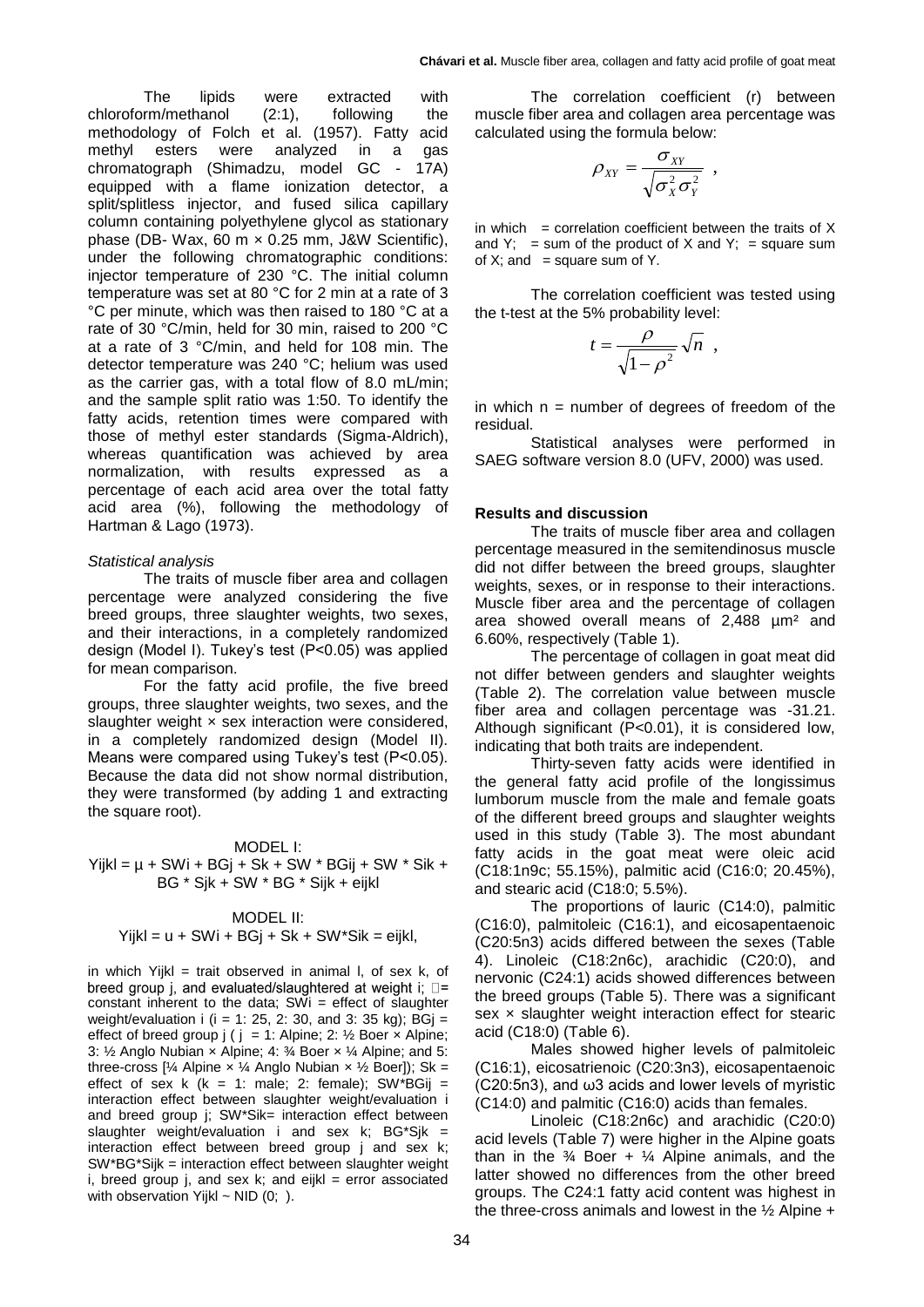$\frac{1}{2}$  Anglo Nubian and  $\frac{3}{4}$  Boer +  $\frac{1}{4}$  Alpine groups. The Alpine and  $\frac{1}{2}$  Boer +  $\frac{1}{2}$  Alpine breed groups did not differ from the others in the level of this fatty acid.

The meat from the animals used in this study (Table 6) showed higher proportions of monounsaturated fatty acids (MUFA), which averaged 62.28%, followed by saturated fatty acids (SFA), with an average of 32.49%, which did not differ between the studied factors. However, polyunsaturated fatty acids (PUFA), whose overall mean was 3.97%, were affected by the sex  $\times$ slaughter interaction (Table 7).

There was no difference in the amounts of ω-3 and ω-6 between the studied parameters. These variables averaged 2.85 and 0.33, respectively.

In terms of CLA, the goat meat showed mean values of 0.06 and 0.04 for the CLA cis and CLA trans isomers, respectively, with the former being significant for the breed groups (Table 7).

There was a sex  $\times$  slaughter weight interaction effect for stearic acid (C18:0), PUFA, and PUFA/SFA ratio (Table 7). In the females, stearic acid (C18:0) levels were higher at the slaughter weight of 25 kg than at 30 kg, and the latter did not differ from the result obtained at the weight of 35 kg.

At the slaughter weight of 25 kg, there was no difference for stearic acid (C18:0), PUFA, or PUFA/SFA between the sexes. However, as their weight increased (30 and 35 kg), the males showed higher ratios.

Because they are specialized in milk production and due to their thinner musculature, the Alpine goats were expected to have fibers with a larger area and in smaller number than animals of breeds specialized in meat production. This is because, according to reports of Rehfeldt et al. (2000), the postnatal growth rate of the individual muscle fiber is lower when there is a high number of fibers in the muscle and vice-versa, indicating that the number of muscle fibers is inversely correlated with muscle fiber area at the end of the intensive growth period. The cut of the semitendinosus muscle in the Alpine animals revealed a larger fiber diameter when compared visually with the  $\frac{1}{2}$  Boer  $\times$ ½ Alpine goats. However, there was no difference for this parameter (Figure 1), which may be associated with the fact that the animals were still young and did not have their musculature fully developed.

Although there was no difference in collagen content in this study, Sainz & Araújo (2001) stated that several traits of meat, including connective tissue accumulation, are influenced by age, genotype, sex, use of anabolic steroids, and the diet (Figure 2).

The lack of differences between the sexes for muscle fiber area is in agreement with the data described by Dias (2009) for  $\frac{1}{2}$  Dorper Santa x  $\frac{1}{2}$ Inês lambs. Similarly, collagen percentage showed no significant difference between the sexes (Table 2).

In physiological terms, male animals usually show a higher growth speed and greater muscle tissue deposition than females (Santello et al., 2010). This is attributed to testosterone, which stimulates muscle cell hypertrophy (Bhasin et al., 2003). Again, the absence of differences in the present study may be associated with the young age of the animals used, with the males still producing low levels of this hormone.

There was no difference for muscle fiber area between the studied slaughter weights. This finding is contrary to the reports of Argüello et al. (2005), who compared the muscle fiber area of three muscles in Majorera goats slaughtered at 6 and 10 kg. These researchers observed increases of 28.55%, 39%, and 40.2% in the muscle fiber area of the longissimus dorsi, semimembranosus, and triceps brachii muscles, respectively. In an experiment with ½ Dorper ± ½Santa Inês lambs slaughtered at 28, 32, and 36 kg, Dias (2009) also found an increase in the semitendinosus muscle fiber area as the slaughter weight increased. Yamaguchi et al. (1993) explained that it is the weight of an animal, and not its age, that determines its muscle fiber area, and this increase is attributed to muscle hypertrophy.

The percentage of collagen area did not differ between the slaughter weights. Studies with goats that demonstrate the influence of slaughter weight on collagen content are scarce. Gonzalez et al. (1983) and Owen et al. (1983) reported that the slaughter of castrated male Criollo goats weighing 24 kg, instead of 8 kg, had no negative effect on the investigated physical or chemical traits (including collagen). Similarly, Argüello et al. (2005) found no difference in the amount of collagen in the meat of goats slaughtered at different weights.

The general fatty acid profile of the longissimus lumborum muscle of the goat kids, which revealed greater abundance of oleic acid (C18:1n9c) and palmitic acid (C16:0), is in agreement with that described by Madruga et al. (2008) in the meat of Saanen goats receiving different levels of concentrate feed. The content of the most abundant fatty acids in goat meat also followed the same order of data reported by Grande et al. (2009) in the meat of  $\frac{3}{4}$  Boer +  $\frac{1}{4}$  Saanen goats fed diets with oilseeds and also by Banskalieva et al. (2000), in a review on the fatty acid composition of goat muscle and fat tissue.

Teitelbaum & Walker (2001) reported that oleic acid appears to be beneficial in reducing total plasma cholesterol and LDL cholesterol in humans. This is because the Δ9-desaturase enzyme catalyzes the insertion of a double bond between carbon atoms 9 and 10, converting stearic acid to oleic acid, which is an unsaturated fatty acid. In view of the result obtained for this fatty acid in this study, goat meat proves to be an excellent option as a healthy meat considering the cholesterol aspect, which greatly concerns the population.

Mahgoub et al. (2002) found lower levels of palmitic (C16:0) among other fatty acids in males,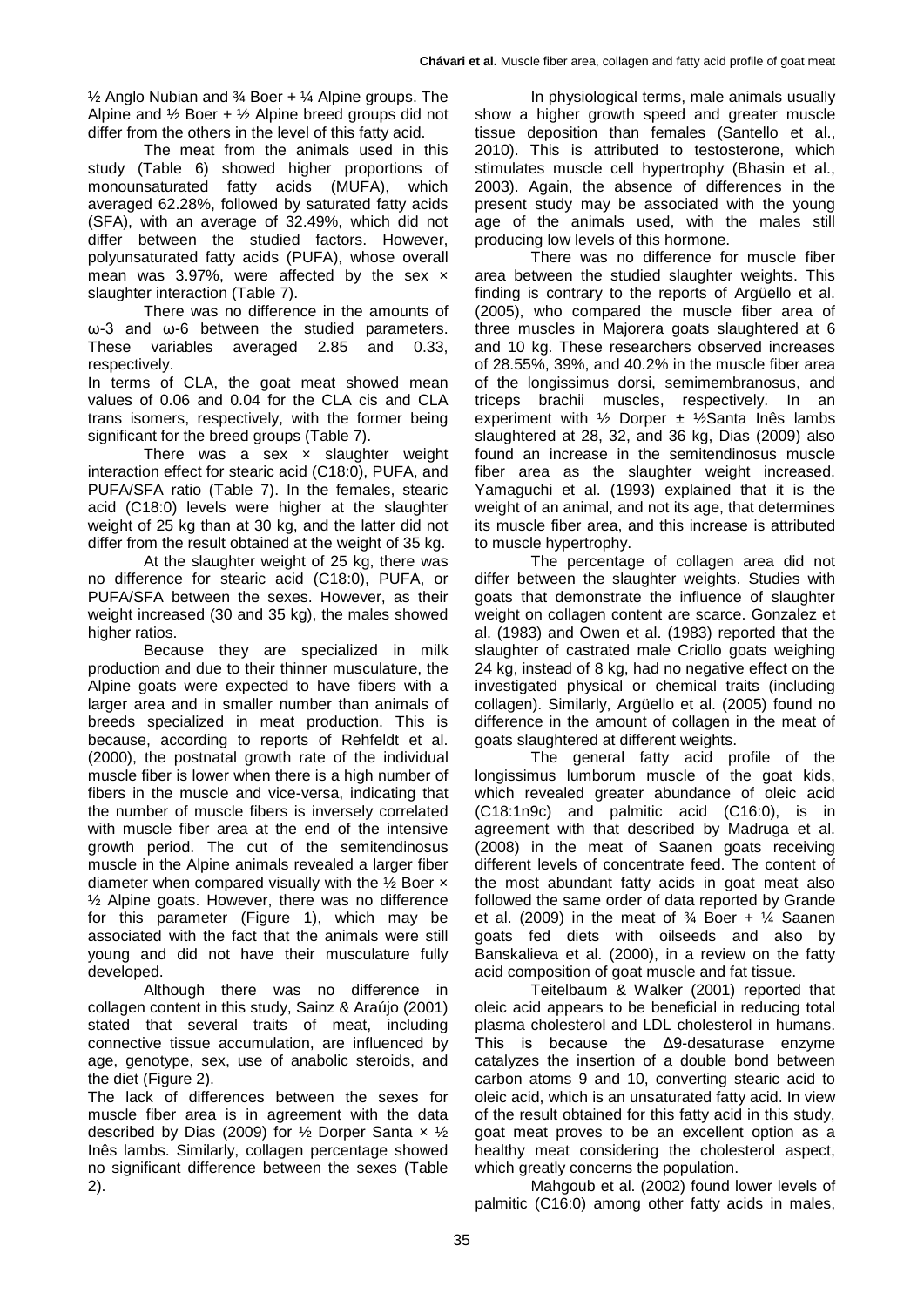which is in agreement with the current results. Likewise, Johnson et al. (1995) reported a higher palmitoleic acid (C16:1) content in males. Contrary to the present findings, Banskalieva et al. (2000) reported that females have a lower myristic acid (C14:0) content in their meat than males.

No reports were found on eicosatrienoic acid (C20:3n3), eicosapentaenoic (C20:5n3) acid or ω3 fatty for data comparison. According to Banskalieva et al. (2000), the differences in fatty acid composition between sexes described in the literature are still inconsistent, and the effects of sex on fatty acid composition in different livestock species are small and can be explained in terms of differences in total fat content.

Male animals show greater muscle and less adipose tissue deposition when compared with females. According to Bhasin et al. (2003), this characteristic is attributed to testosterone, which acts on stem cells inhibiting the differentiation of the adipogenic lineage.

Dhanda et al. (2003) studied the fatty acid profile of six breed groups (Boer × Angora; Boer × Feral; Boer x Saanen; Feral x Feral; Saanen x Angora; and Saanen  $\times$  Feral) and found differences between them for all fatty acids, except myristic (C14:0) and stearic (C18:0). However, the authors pointed out that there are few publications comparing the fatty acid profile of different goat breed groups, thus validating the importance of the data obtained in this study.

The obtained data on the proportions of monounsaturated and saturated fatty acids are similar to those published by Rhee et al. (2000), Hashimoto et al. (2007), and Grande et al. (2009).

The PUFA/SFA ratio was also influenced by the sex × slaughter weight interaction and had an overall mean of 0.13, which is below the minimum of 0.45 recommended by the U.K. Department of Health for the total diet. In general, the PUFA/SFA ratio is lower in ruminants due to the biohydrogenation of unsaturated fatty acids from the diet by rumen microorganisms (French et al., 2000). In this process, because they are chemically more unstable and therefore do not pass through the bacterial membrane, unsaturated fats from the diet are hydrogenated by hydrogenase enzymes. Then, they are converted into saturated fats (Baldwin & Allison, 1983), resulting in a lower PUFA/SFA ratio.

Although this process occurs, some unsaturated fatty acids in the diet pass intact through the rumen. being absorbed and deposited in the adipose tissue of the animal.

Foods with a PUFA/SFA ratio below 0.45 are considered undesirable to the diet because they induce an increase in blood cholesterol (Department of Health and Social Security, 1984). Dhanda et al. (2003) obtained PUFA/SFA values between 0.60 and 0.77 in six goat breed groups. Werdi Pratiwi et al. (2007) investigated the fatty acid profile of Feral goats slaughtered at different weights and observed values ranging from 0.1 to 0.3. Madruga et al. (2008) studied different levels of concentrate and obtained a variation from 0.10 to 0.13 for this ratio, whereas Grande et al. (2009) observed values between 0.14 and 0.23 in the meat of  $\frac{3}{4}$  Boer +  $\frac{1}{4}$ Saanen goats fed diets with different oilseed grains. Unlike ω-3, the average ω-6 did not vary with the studied parameters. However, the proportions of 2.85 for  $\omega$ -3 and 0.33 for  $\omega$ -6 differ from the 0.83 and 8.43 obtained by Grande et al. (2009) for the respective acids. Although essential, high amounts of ω-6 may favor inflammatory processes that lead to arteriosclerosis, as there is a tendency to increase platelet aggregation (Young et al., 1998). Thus, small levels of this fatty acid in meat are desirable to establish an ω-6/ω-3 ratio less than 4.0 for the prevention of cardiovascular disease risks (Department of Health and Social Security, 1994). Accordingly, the value of 0.14 obtained for this ratio in this study, promotes the meat of the evaluated animals to the category of "potentially healthy". Grande et al. (2009) obtained ω-6/ω-3 ratios between 5.52 and 10.85 in the longissimus lumborum muscle of goats fed diets with grains of different oilseeds.

Mendoza et al. (2005) stated that the differences in the CLA contents may be due to the relative size of the rumen-reticulum, differences in the ruminal microbiota and its metabolism, and also the intake and rumination behaviors.

Given the higher proportion of stearic acid in the females; the lack of difference for the other PUFA and PUFA/SFA between the sexes; and the fact that PUFA favor a reduction in the concentration of low-density lipoproteins (Oda, et al., 2004), the meat from male animals appears to be healthier for consumers.

**Table 1.** Muscle fiber area and percentage of collagen area in the Semitendinosus muscle of goats from different racial groups

| Characteristics                                                                                                 | Means | Alpine | $\frac{1}{2}$ Boer x $\frac{1}{2}$ Alpine |
|-----------------------------------------------------------------------------------------------------------------|-------|--------|-------------------------------------------|
| Fiber $(\mu m^2)$                                                                                               | 2,488 | 2.888  | 2.307                                     |
| Collagen (% area)                                                                                               | 6.60  | 7.50   | 6.41                                      |
| $1$ Throspace $\frac{1}{2}$ Roos $\frac{1}{2}$ Alpino $\frac{1}{2}$ Angle Nubian $1/\Omega$ variation confident |       |        |                                           |

Threcross =  $\frac{1}{4}$  Boer +  $\frac{1}{4}$  Alpine +  $\frac{1}{2}$  Anglo Nubian. VC: variation coeficient.

**Table 2.** Muscle fiber area and percentage of collagen in goat meat of different genders and slaughter weights

| Characteristics                | Means | Gender | Slaughter weight (kg) |       |       | VC    |       |  |
|--------------------------------|-------|--------|-----------------------|-------|-------|-------|-------|--|
|                                |       | Male   | Female                | 25    | 30    | 35    |       |  |
| Fiber ( $\mu$ m <sup>2</sup> ) | 2,488 | 2.304  | 2,672                 | 2.289 | 2,507 | 2,667 | 26.93 |  |
| Collagen (% area)              | 6.60  | 6.15   | 7.04                  | 7.05  | υ.    | 6.57  | 23.34 |  |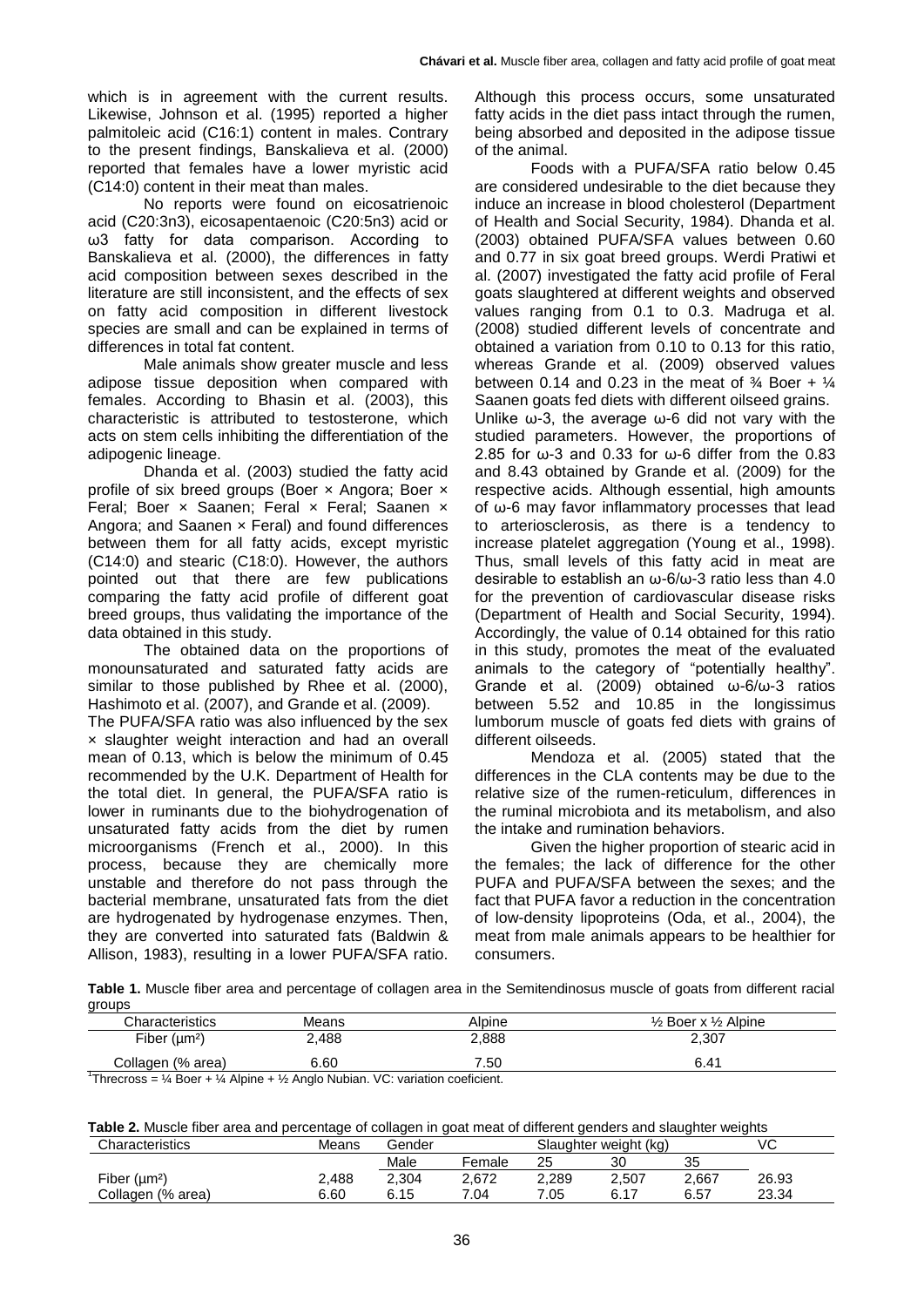| Table 3. Averages of fatty acid composition in the Longissimus lumborum muscle of male and female goats, Alpine, $\frac{1}{2}$                                                                                 |
|----------------------------------------------------------------------------------------------------------------------------------------------------------------------------------------------------------------|
| Boer + $\frac{1}{2}$ Alpine, $\frac{3}{4}$ Boer + $\frac{1}{4}$ Alpine, $\frac{1}{2}$ Anglo Nubian + $\frac{1}{2}$ Alpine, $\frac{1}{4}$ Boer + $\frac{1}{4}$ Alpine + $\frac{1}{2}$ Anglo Nubian, slaughtered |
| with 25, 30 and 35 kg                                                                                                                                                                                          |

| <b>Fatty Acid</b> | Name                                          | Means (%) | VC    |
|-------------------|-----------------------------------------------|-----------|-------|
| C4:0              | Butyric acid                                  | 0.10      | 5.18  |
| C6:0              | Capricious acid                               | 0.09      | 7.57  |
| C8:0              | Caprylic acid                                 | 0.10      | 7.32  |
| C10:0             | Capric acid                                   | 0.04      | 2.67  |
| C11:0             | Undecanoic acid                               | 0.13      | 4.06  |
| C12:0             | Lauric acid                                   | 0.07      | 5.97  |
| C13:0             | Tridecanoic acid                              | 0.55      | 8.57  |
| C14:0             | Miristic acid                                 | 1.74      | 5.12  |
| C14:1             | Myristoleic acid                              | 0.54      | 25.95 |
| C15:0             | Pentadecanoic acid                            | 1.41      | 14.55 |
| C15:1             | Pentadecanoic acid cis 10                     | 1.34      | 14.72 |
| C16:0             | Palmitic acid                                 | 20.45     | 4.99  |
| C16:1             | Palmitoleic acid                              | 2.10      | 18.11 |
| C17:0             | Marginal acid                                 | 1.43      | 15.52 |
| C17:1             | heptadecanoic acid cis 10                     | 0.46      | 10.02 |
| C18:0             | Stearic acid                                  | 5.50      | 10.20 |
| C18:1n9t          | Elaidic acid                                  | 0.66      | 15.40 |
| C18:1n9c          | Oleic acid                                    | 55.16     | 5.55  |
| C18:2n6t          | Linolelaidic acid                             | 0.04      | 4.58  |
| C18:2n6c          | Linoleic acid                                 | 0.06      | 4.21  |
| C18:3n6           | y-linolenic acid                              | 0.08      | 8.33  |
| C18:3n3           | α- linolenic acid                             | 0.14      | 7.88  |
| C20:0             | Arachidic acid                                | 0.27      | 8.29  |
| C20:1             | Eicosanoidic acid cis 11                      | 1.31      | 32.60 |
| C20:2             | Eicosadienic acid cis 11, 14                  | 0.52      | 22.54 |
| C20:3n3           | Eicosatrienoic acid cis 11, 14, 17            | 2.33      | 18.13 |
| C20:3n6           | Eicosatrienoic acid cis 8, 11, 14             | 0.10      | 8.93  |
| C20:4n6           | Arachidonic acid                              | 0.11      | 5.80  |
| C20:5n3           | Eicosapentanoic acid cis 5, 8, 11, 14, 17     | 0.29      | 5.63  |
| C21:0             | Heneicosanoic acid                            | 0.05      | 4.93  |
| C22:0             | Behenic acid                                  | 0.05      | 4.54  |
| C22:1n9           | Eurucic acid                                  | 0.05      | 7.55  |
| C22:2             | Docosadienic acid cis 13, 16                  | 0.19      | 8.19  |
| C22:6n3           | Docosahexaenoic acid cis 4, 7, 10, 13, 16, 19 | 0.08      | 6.37  |
| C24:0             | Lignoceric acid                               | 0.17      | 6.16  |
| C24:1             | Nerve acid                                    | 0.11      | 4.41  |
| C23:0             | Tricosanoic acid                              | 0.0009    | 0.14  |

### Table 4. Fatty acid averages in goat meat according to gender

| Fatty acids          | Name                                      | Means (%) | Gender             |                   |
|----------------------|-------------------------------------------|-----------|--------------------|-------------------|
|                      |                                           |           | Male               | Female            |
| C14:0                | Myristic acid                             | 1.74      | 1.58 <sub>b</sub>  | 1.90a             |
| C16:0                | Palmitic acid                             | 20.45     | 19.19 <sub>b</sub> | 21.75 a           |
| C16:1                | Palmitoleic acid                          | 2.10      | 2.58a              | 1.66 b            |
| C <sub>20</sub> :3n3 | Eicosatrienoic acid cis 11, 14, 17        | 2.33      | 2.90a              | 1.80 <sub>b</sub> |
| C <sub>20</sub> :5n3 | Eicosapentanoic acid cis 5, 8, 11, 14, 17 | 0.29      | 0.36a              | 0.21 b            |
| ω3                   | Omega 3                                   | 2.85      | 3.52a              | 2.23 <sub>b</sub> |

\*Means followed by the same letter, in line, do not differ statistically at the 5% level according the Tukey test.

# **Tabela 5.** Fatty acid proportions in goat meat as a function of racial group

| <b>Fatty acids</b> | Name           | Means | Racial Group |                      |                              |                                    |             |  |  |  |
|--------------------|----------------|-------|--------------|----------------------|------------------------------|------------------------------------|-------------|--|--|--|
|                    |                |       | Alpine       | $\frac{1}{2}$ Boer x | 1/ <sub>2</sub> Anglo Nubian | $\frac{3}{4}$ Boer x $\frac{1}{4}$ | Threecross' |  |  |  |
|                    |                |       |              | Alpine               | $x \frac{1}{2}$ Alpine       | Alpine                             |             |  |  |  |
| C18:2n6c           | Linoleic acid  | 0.06  | 0.18a        | $0.03$ ab            | $0.07$ ab                    | 0.01 <sub>b</sub>                  | $0.03$ ab   |  |  |  |
| C20:0              | Arachidic acid | 0.27  | 0.53a        | 0.30ab               | $0.21$ ab                    | 0.11 <sub>b</sub>                  | 0.20ab      |  |  |  |
| C24:1              | Nerve acid     | 0.11  | $0.07$ ab    | $0.17$ ab            | 0.02 <sub>b</sub>            | 0.04 <sub>b</sub>                  | 0.24a       |  |  |  |

\*Means followed by the same letter, in line, do not differ statistically at the 5% level according the Tukey test. 1 Threecross = ¼ Boer + ¼ Alpine + ½ Anglo Nubian.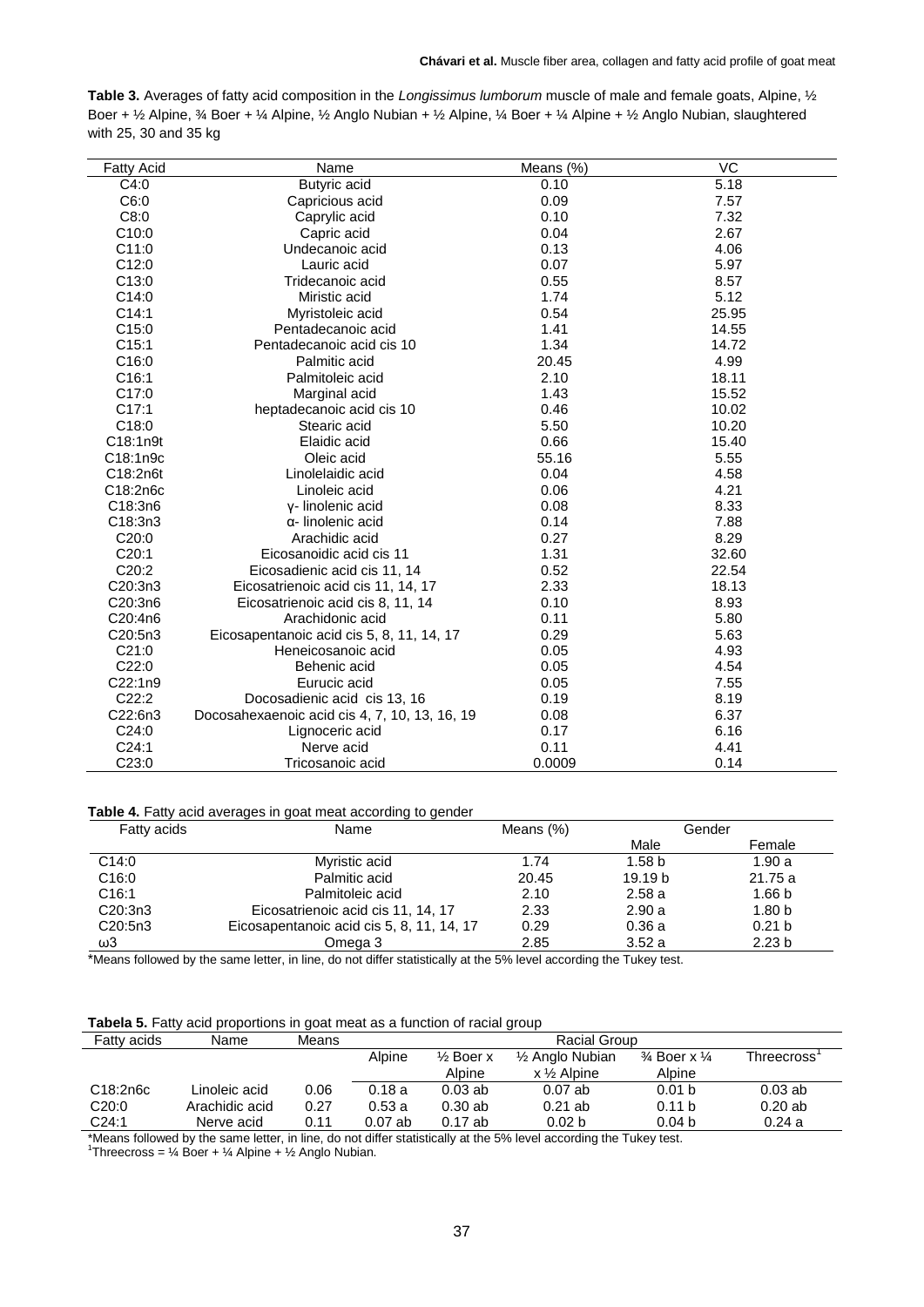|                        | (%)         |        |                                   | Racial group                                |                                                |                       |       | Slaughter weight (kg) |       |       | Gender            |                 |                     | Effects |         |
|------------------------|-------------|--------|-----------------------------------|---------------------------------------------|------------------------------------------------|-----------------------|-------|-----------------------|-------|-------|-------------------|-----------------|---------------------|---------|---------|
| Fatty acids            |             | Alpine | $\frac{1}{2}$ Boer<br>ᄉ<br>Alpine | ½ Anglo<br>nubian x<br>$\frac{1}{2}$ Alpine | $\frac{3}{4}$ Boer<br>$x\frac{1}{4}$<br>Alpine | <b>Three</b><br>Cross | 25    | 30                    | 35    | Male  | Female            | Racial<br>group | Slaughter<br>weight | Gender  | G x SW  |
| Saturated fatty acids  | 32.49       | 33.77  | 32.27                             | 31.83                                       | 32.14                                          | 32.45                 | 32.10 | 32.92                 | 32.45 | 32.41 | 32.57             | ns              | ns                  | ns      | ns      |
| <b>MUFA</b>            | 62.28       | 59.68  | 62.35                             | 63.32                                       | 64.00                                          | 62.10                 | 62.79 | .87<br>61             | 62.20 | 61.27 | 63.31             | ns              | ns                  | ns      | ns      |
| <b>PUFA</b>            | 3.97        | 5.14   | 4.00                              | 3.76                                        | 3.06                                           | 4.01                  | 3.71  | 4.02                  | 4.19  | 4.94  | 3.09              | ns              | ns                  | ns      |         |
| ω3                     | 2.85        | 3.28   | 3.39                              | 2.76                                        | 2.28                                           | 2.59                  | 2.82  | 2.94                  | 2.78  | 3.52a | 2.23 <sub>b</sub> | ns              | ns                  |         | ns      |
| $\omega$ 6             | 0.33        | 0.80   | 0.17                              | 0.44                                        | 0.09                                           | 0.19                  | 0.33  | 0.23                  | 0.43  | 0.38  | 0.28              | ns              | ns                  | ns      | ns      |
| <b>MUFA/SFA</b>        | <b>1.92</b> | .77    | 1.93                              | l.99                                        | 2.0                                            | l.92                  | 1.97  | .88                   | .92   | 1.90  | 1.95              | ns              | ns                  | ns      | ns      |
| <b>PUFA/SFA</b>        | 0.13        | 0.16   | 0.12                              | 0.12                                        | 0.10                                           | 0.13                  | 0.12  | 0.13                  | 0.13  | 0.15  | 0.10              | ns              | ns                  | ns      | $\star$ |
| $\omega$ 6/ $\omega$ 3 | 0.14        | 0.29   | 0.06                              | 0.16                                        | 0.10                                           | 0.12                  | 0.13  | 0.12                  | 0.18  | 0.14  | 0.15              | ns              | ns                  | ns      | ns      |
| CLA cis                | 0.06        | 0.18a  | $0.03$ ab                         | $0.07$ ab                                   | 0.01 <sub>b</sub>                              | $0.03$ ab             | 0.06  | 0.05                  | 0.09  | 0.07  | 0.05              |                 | ns                  | ns      | ns      |
| <b>CLA</b> trans       | 0.04        | 0.11   | 0.01                              | 0.07                                        | 0.004                                          | 0.002                 | 0.04  | 0.01                  | 0.06  | 0.05  | 0.03              | ns              | ns                  | ns      | ns      |

**Table 6.** Fatty acids proportion and nutritional quality indexes of the lipid fraction in the *Longissimus lumborum* muscle of male and female goats from different racial groups and slaughter weights

\*Means followed by the same letter, in line, do not differ statistically at the 5% level according the Tukey test.

CLA = Conjugated linoleic acid.

Threecross= ¼ Boer + ¼ Alpino + ½ Anglo Nubiano.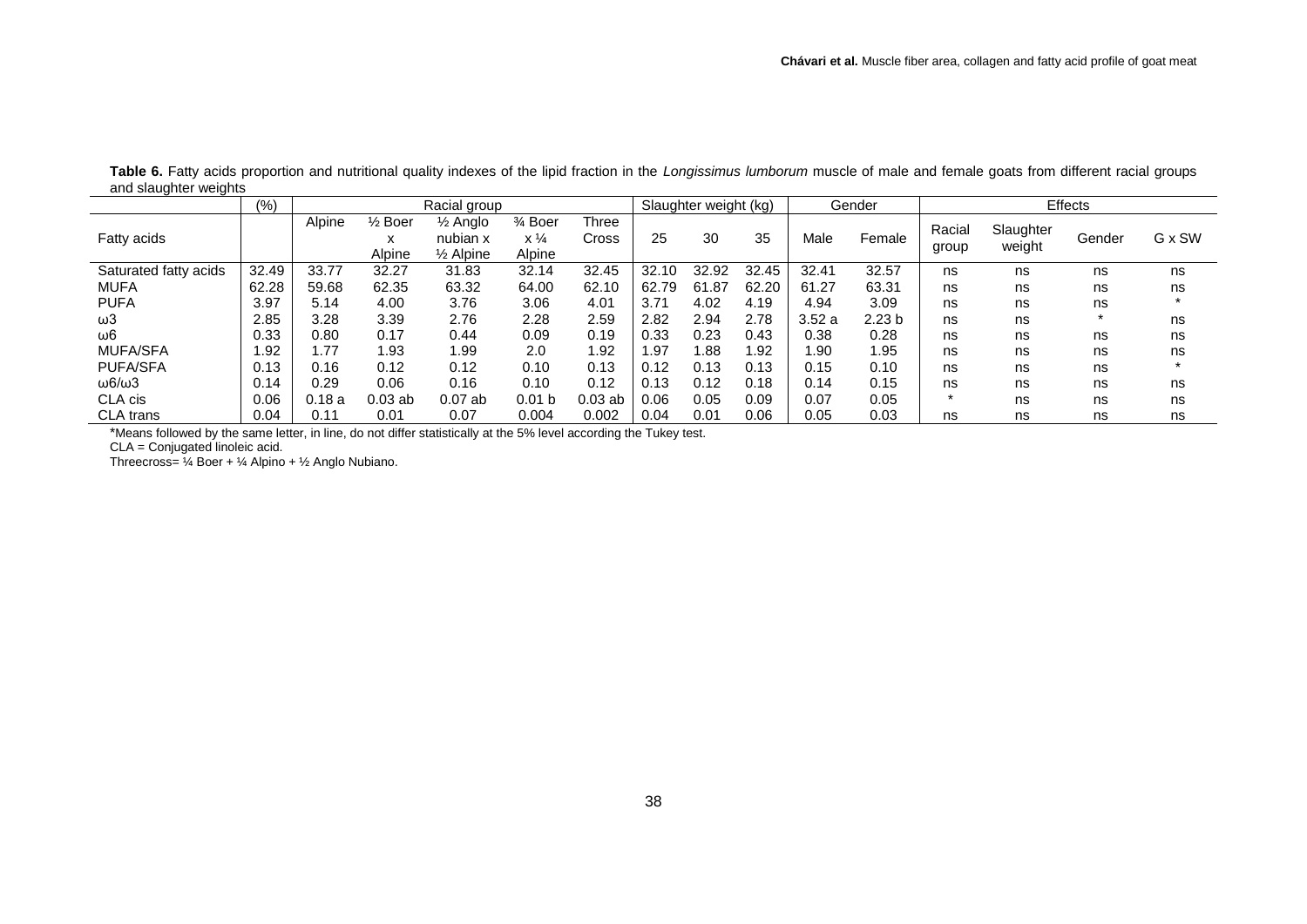|                 |              | Gender |           | $\sim$<br>Slaughter weight (kg) |           |
|-----------------|--------------|--------|-----------|---------------------------------|-----------|
| Fatty acids     | Name         |        | 25        | 30                              | 35        |
|                 |              | Male   | 5.81 Aa   | 7.07 Aa                         | 7.07 Aa   |
| C18:0           | Stearic acid | Female | 5.55 Aa   | 3.54 Bb                         | 4.38 Bab  |
|                 |              | Male   | 3.62 Aa   | 5.50 Aa                         | 5.81 Aa   |
| <b>PUFA</b>     |              | Female | 3.80 Aa   | 2.72 Ba                         | 2.76 Ba   |
|                 |              | Male   | $0.12$ Aa | 0.17 Aa                         | $0.19$ Aa |
| <b>PUFA/SFA</b> |              | Female | $0.12$ Aa | 0.08 <sub>Ba</sub>              | 0.08 Ba   |

**Table 7.** Gender x slaughter weight interaction in the fatty acid profile of the *Longissimus lumborum* muscle of goats

Averages followed by the same capital letter in the columns and lower-case letter in lines, do not differ statistically at the level of 5% by the Tukey test.



**Figure 1.** Illustrative cross-section of the *Semitendinosus* muscle of an Alpine and ½ Boer x Alpine, respectively, showing the muscle fibers.



**Figure 2.** Cross section illustrating the Semitendinosus muscle of an Alpine and ½ Boer x Alpine, respectively, showing collagen.

### **Conclusion**

Breed group, slaughter weight, and sex do not influence the muscle fiber area or collagen percentage of goat meat and, consequently its tenderness. Therefore, regardless of sex or breed group, the slaughter of heavier animals—which is interesting for farmers, as they will produce larger carcasses and be better remunerated—can be adopted without major qualitative changes to the meat.

The fatty acid profile of meat is influenced by breed group, slaughter weight, and sex. Male and heavier animals have healthier meat in terms of fatty acids, which may be more interesting for the consumer market.

#### **References**

Argüello, A.; Castro, N.; Capote, J. and Solomon, M. 2005. Effects of diet and liveweight at slaughter on kid meat quality. Meat Science, v. 70, n.1, p. 173179, 2005. (https://doi.org./ 10.1016/j.meatsci.2004.12.009)

Arima, H. K. 2006. Maturação de carnes. In: CASTILLO, C. C. et al. Qualidade da carne. São Paulo: Varela, 2006. p. 153-172.

Baldwin, R. L. and Allison, M. J. 1983. Rumen metabolism. Journal of Animal Science, v. 57, n.2, p. 462-477, 1983.

Bailey, A. J. 1985. The role of collagen in the development of muscle and its relationship to eating quality. Journal of Animal Science, v. 60, n. 6, p. 1580-1587, 1985.

Banskalieva, V.; Sahlu, T. and Goetsch, A. L. 2000. Fatty acid composition of goat muscles and fat depots: a review. Small Ruminant Research, v. 37, n.3, p. 255-268, 2000. (https://doi 10.1016/s0921- 4488(00)00128-0)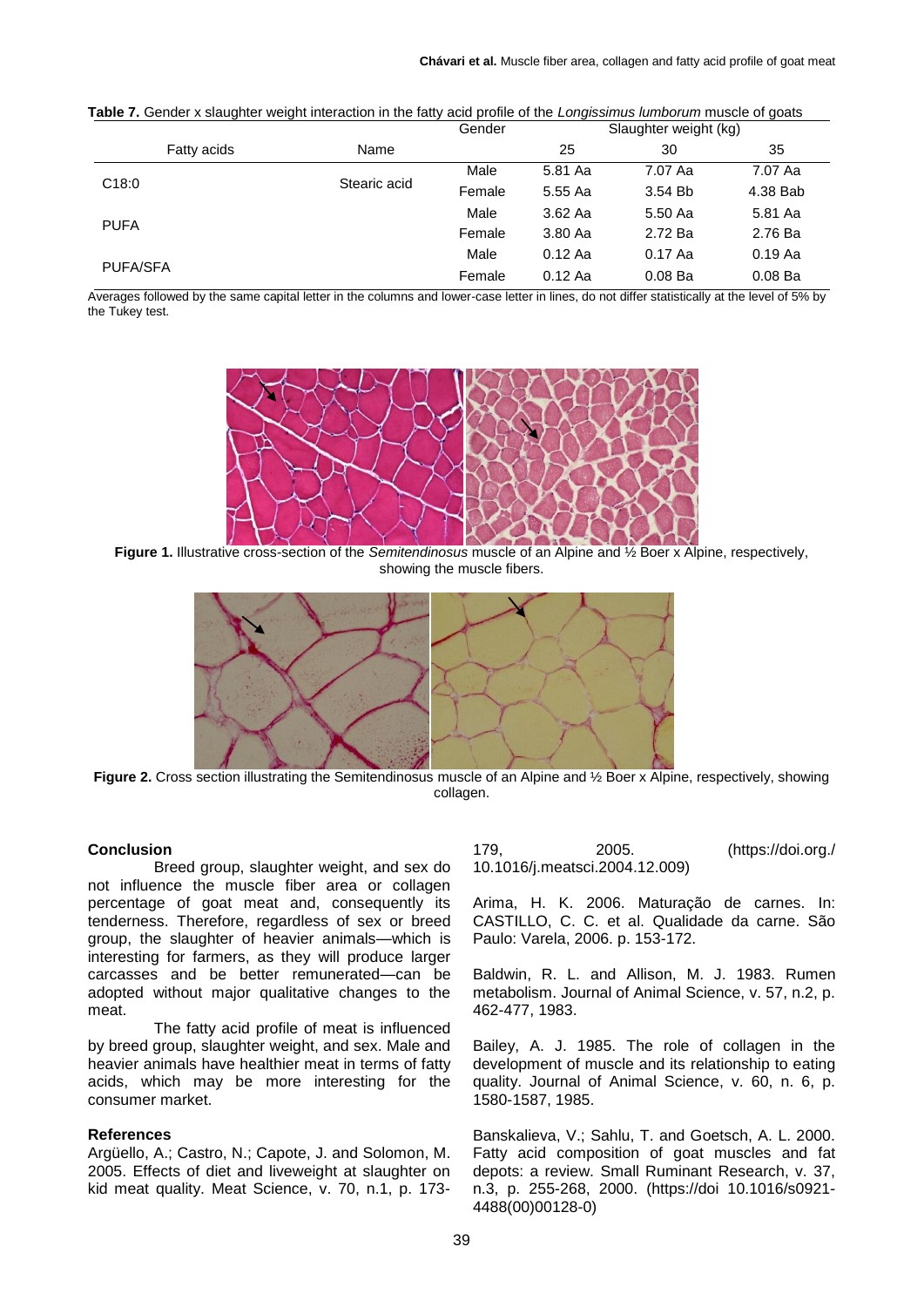Bhasin, S.; Taylor, W. E.; Singh, R. and Artaza, J. 2003. The mechanisms of androgen effects on body composition: mesenchymal pluripotent cell as the target of androgen action. Journal of Gerontology: Biological Sciences, v. 58, n. 12, p. 1103-1110, 2003.

Crouse, J. D.; Koohmaraie, M.; Seideman, S. D. 1991. The relationship of muscle fiber size to tenderness of beef. Meat Science, v. 30, n.4, p. 295–302, 1991.

Department of Health and Social Security. 1984. Diet and cardiovascular disease. London: HMSO, 1984. Report on Health and Social Subjects, n. 28. Department Of Health And Social Security. 1994. Nutritional aspects of cardiovascular disease. London: HMSO, 1994. Report on Health and Social Subjects, n.46.

Dhanda, J. S.; Taylor, D. G. and Murray, P. J. 2003. Carcass composition and fatty acid profiles of adipose tissue of male goats: effects of genotype and liveweight at slaughter. Small Ruminant Research, v. 50, n. 1-2, p. 67-74, 2003.

Dias, F. B. 2009. Desempenho, características das fibras musculares e das carcaças de cordeiros ½ Dorper Santa Inês abatidos com diferentes pesos. Maringá: UEM, 2009. 65 f. Dissertação (Mestrado em Zootecnia) – Universidade Estadual de Maringá, 2009.

FAOSTAT 2017, Roma, 2017. Disponível em: < http://faosatat.fao.org>. Acesso em: 02/03/2021.

Flores, J. and Bermell, S. 1988. Colágeno: características y propriedades de intrés para a indústria carniça. Revista Agroquímica Tecnologia Alimentos, v. 28, n. 4, p. 463-472, 1988.

Folch, J.; Lee, M. and Sloane Stanley, G. H. 1957. A simple method for isolation and purification of total lipids from animal tissue. Journal Biological Chemestry, v. 226, n.1, p. 497-509, 1957.

French, P. Stanton, P.; Lawless, F. and O´Riordan, E. 2000. Fatty acid composition, including conjugated linoleic acid of intramuscular fat from steers offered grazed grass, grass silage, or concentrated-based diets. Journal of Animal Science, v. 78, n. 11, p. 2849-2855, 2000. (https://doi.org.10.2527/2000.78112849x.)

Gonzalez, F. A. N.; Owen, J. E. and Cereceres, M. T. A. 1983. Studies on the Criollo Goat of Northern Mexico: Part 2 – Physical and Chemical Characteristics of the Musculature. Meat Science, v.9, n.4, p. 305-314, 1983.

Grande, P. A.; Alcalde, C. R.; Lima, L. S.; Ayer, I. M.; Macedo, F. A. F. and Matsushita M. 2009. Características quantitativas da carcaça e qualitativas do músculo Longissimus dorsi de cabritos ¾ Boer + ¼ Saanen confinados recebendo rações contendo grãos de oleaginosas. Revista Brasileira de Zootecnia, v. 38, n.6, p. 1104-1113, 2009. [\(https://doi.org/10.1590/S1516-](https://doi.org/10.1590/S1516-35982009000600019) [35982009000600019\)](https://doi.org/10.1590/S1516-35982009000600019)

Hartman, L. and Lago, B. C. A. 1973. Rapid preparation of fatty, methyl esters from lipids. Laboratory Practical, v.22, n.6, p. 457-477, 1973.

Hashimoto, J. H.; Alcalde, C. R.; Silva, K. T.; Macedo, F. A. F.; Mexia, A. A.; Santello, G. A.; Martins, E. N. and Matsushita, M. 2007. Características de carcaça e da carne de caprinos Boer x Saanen confinados recebendo rações com casca do grão de soja em substituição ao milho. Revista Brasileira de Zootecnia, v. 36, n. 1, p. 165-<br>173. 2007. (https://doi.org/10.1590/S1516-173, 2007. [\(https://doi.org/10.1590/S1516-](https://doi.org/10.1590/S1516-35982007000100020) [35982007000100020\)](https://doi.org/10.1590/S1516-35982007000100020)

Johnson, D. D.; Eastridge, J. S.; Neubauer, D. R. and McGowan, C. H. 1995. Effect of sex class in nutrient content of meat from young goat. Journal of Animal Science, v. 73, n.1, p. 296-301, 1995. (https://doi.org. 10.2527/1995.731296x)

Lillie, R. D. 1954. Histopathologc technic and practical histochemistry. 2. ed. New York: Blakiston, 1954.

Madruga, M. S.; Galvão, M. S.; Costa, R. G.; Beltrão, S. E. S.; Santos, N. M.; Carvalho, F. M. and Viaro, V. D. 2008. Perfil aromático e qualidade química da carne de caprinos Saanen alimentados com diferentes níveis de concentrado. Revista Brasileira de Zootecnia, v. 37, n.5, p. 936-943, 2008. [\(http://doi.org/10.1590/S1516-35982008000500023\)](http://doi.org/10.1590/S1516-35982008000500023)

Mahgoub, O.; Khan, A. J.; Al-Maqbaly, R. S.; Al-Sabahi, J. N.; Annamalai, K. and Al-Sakri, N. M. 2002. Fatty acid composition of muscle and fat tissues of Omani Jebel Akhdar goats of different sexes and weights. Meat Science, v.61, n.4, p. 381- 387, 2002.

Mancini-Filho, J. Implicações nutricionais dos ácidos graxos trans. In: SEMINÁRIO DA SOCIEDADE BRASILEIRA DE ÓLEOS E GORDURAS. São Paulo: ITAL, 1996. 12 p.

MENDOZA, M. G.; MORENO, L. A.; HUERTALEIDENZ, N. et al. 2005. Occurrence of conjugated linoleic acid in Longissimus dorsi muscle of water buffalo (Bubalus bubalis) and zebu-type raised under savannah conditions. Meat Science, v.69, n.1, p.93-100, 2005.

NATIONAL RESEARCH COUNCIL. Nutrient requirements of goats. Washington, DC, 1981. 91p. Oda, S. H. I.; Bressan, M. C.; Cardoso, M. G.; Freitas, R. T. F.; Miguel, G. Z.; Faria, P. B.; Vieira, J. O.; Pisa A. C. C. And Savian T. V. 2004. Efeitos dos